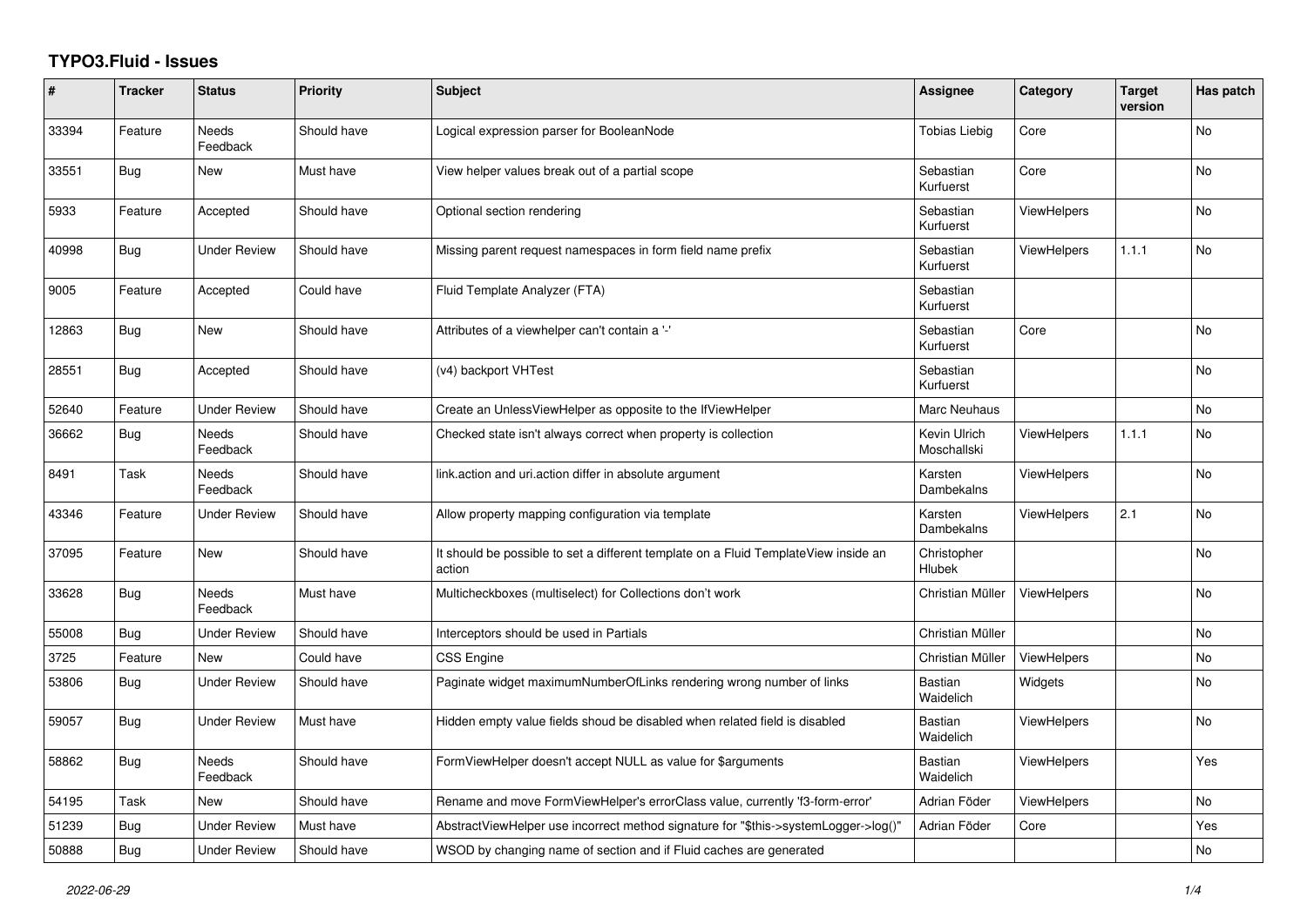| ∦     | <b>Tracker</b> | <b>Status</b>       | <b>Priority</b> | <b>Subject</b>                                                                                         | <b>Assignee</b> | Category    | <b>Target</b><br>version | Has patch |
|-------|----------------|---------------------|-----------------|--------------------------------------------------------------------------------------------------------|-----------------|-------------|--------------------------|-----------|
| 52419 | Bug            | New                 | Should have     | Wrong PHPDocs notation for default value inline f:translate viewhelper                                 |                 |             | 2.0                      | No        |
| 47006 | Bug            | <b>Under Review</b> | Should have     | widget identifier are not unique                                                                       |                 |             |                          | No        |
| 51277 | Feature        | New                 | Should have     | ViewHelper context should be aware of actual file occurrence                                           |                 |             |                          | No        |
| 3481  | <b>Bug</b>     | New                 | Should have     | Use ViewHelperVariableContainer in PostParseFacet                                                      |                 | Core        |                          | No        |
| 34309 | Task           | New                 | Could have      | Unknown ViewHelpers cause exception - should be handled more graceful                                  |                 | ViewHelpers |                          | No        |
| 10911 | Task           | New                 | Should have     | Tx_Fluid_ViewHelpers_Form_AbstractFormViewHelper->renderHiddenIdentityField<br>should be more reliable |                 | ViewHelpers |                          | No        |
| 52591 | <b>Bug</b>     | New                 | Should have     | The Pagination Widget broken for joined objects                                                        |                 |             |                          | No        |
| 60856 | <b>Bug</b>     | New                 | Must have       | Target attribute not supported by the form viewhelper                                                  |                 | ViewHelpers |                          | Yes       |
| 9514  | Feature        | New                 | Should have     | Support explicit Array Arguments for ViewHelpers                                                       |                 |             |                          |           |
| 46091 | Task           | Needs<br>Feedback   | Should have     | Show source file name and position on exceptions during parsing                                        |                 |             |                          | No        |
| 44234 | Bug            | <b>Under Review</b> | Should have     | selectViewHelper's sorting does not respect locale collation                                           |                 | ViewHelpers | 2.1                      | No        |
| 65424 | Bug            | <b>Under Review</b> | Should have     | SelectViewHelper must respect option(Value Label)Field for arrays                                      |                 | ViewHelpers |                          | No        |
| 49756 | Feature        | <b>Under Review</b> | Should have     | Select values by array key in checkbox viewhelper                                                      |                 |             |                          | No        |
| 8989  | Feature        | Needs<br>Feedback   | Could have      | Search path for fluid template files                                                                   |                 | View        |                          | No        |
| 39990 | Bug            | New                 | Should have     | Same form twice in one template: hidden fields for empty values are only rendered<br>once              |                 | Core        |                          | No        |
| 33215 | Feature        | New                 | Should have     | RFC: Dynamic values in ObjectAccess paths                                                              |                 |             |                          | No        |
| 38369 | <b>Bug</b>     | New                 | Must have       | Resource ViewHelpers should not fall back to request package                                           |                 | View        |                          | No        |
| 43072 | Task           | New                 | Should have     | Remove TOKENS for adding templates fallback in Backporter                                              |                 | View        |                          | No        |
| 43071 | Task           | New                 | Should have     | Remove TOKENS for adding fallback teplates in B                                                        |                 |             |                          | No        |
| 42743 | Task           | New                 | Should have     | Remove inline style for hidden form fields                                                             |                 |             |                          | No        |
| 39936 | Feature        | New                 | Should have     | registerTagAttribute should handle default values                                                      |                 | ViewHelpers |                          | No        |
| 34682 | <b>Bug</b>     | Under Review        | Should have     | Radio Button missing checked on validation error                                                       |                 | ViewHelpers |                          | No        |
| 45384 | Bug            | New                 | Must have       | Persisted entity object in widget-configuration cannot be deserialized (after reload)                  |                 | Widgets     | 2.0.1                    | No        |
| 36655 | Bug            | New                 | Should have     | Pagination Links                                                                                       |                 | Widgets     |                          | No        |
| 60271 | Feature        | New                 | Should have     | Paginate viewhelper, should also support arrays                                                        |                 |             |                          | No        |
| 36559 | Feature        | New                 | Could have      | New widget progress bar                                                                                |                 |             |                          | Yes       |
| 40064 | Bug            | New                 | Must have       | Multiselect is not getting persisted                                                                   |                 | ViewHelpers |                          | No        |
| 42397 | Feature        | New                 | Should have     | Missing viewhelper for general links                                                                   |                 |             |                          | No        |
| 28549 | <b>Bug</b>     | New                 | Should have     | make widgets cacheable, i.e. not implement childnodeaccess interface                                   |                 |             |                          | No        |
| 30555 | Feature        | New                 | Could have      | Make TagBuilder more extensible                                                                        |                 | Core        |                          | No        |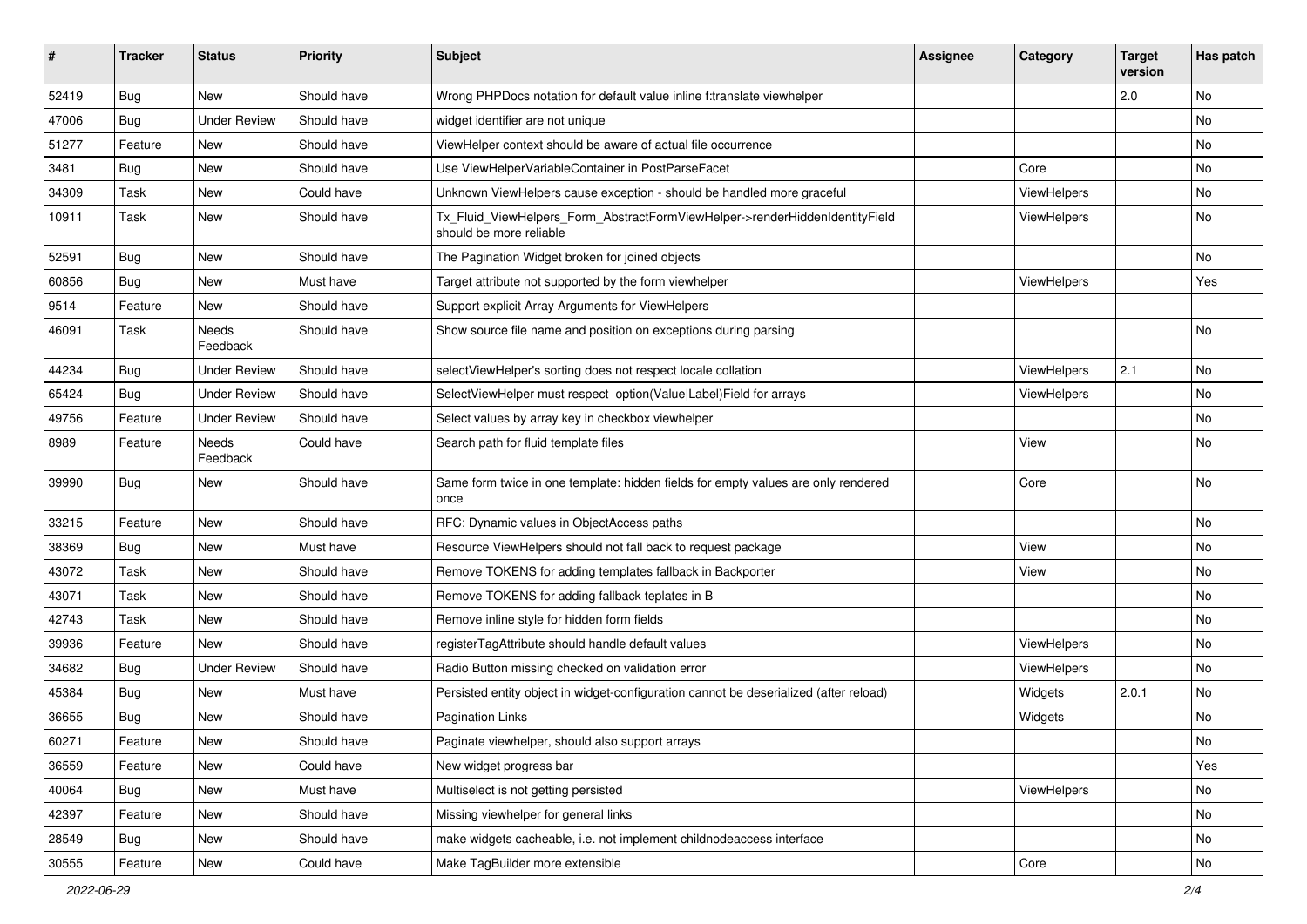| ∦     | <b>Tracker</b> | <b>Status</b>       | Priority             | Subject                                                                                              | <b>Assignee</b> | Category           | <b>Target</b><br>version | Has patch |
|-------|----------------|---------------------|----------------------|------------------------------------------------------------------------------------------------------|-----------------|--------------------|--------------------------|-----------|
| 26658 | Task           | New                 | Won't have this time | Make Form ViewHelpers consistent                                                                     |                 | ViewHelpers        |                          | <b>No</b> |
| 27607 | Bug            | New                 | Must have            | Make Fluid comparisons work when first element is STRING, second is NULL.                            |                 | Core               |                          | No        |
| 51100 | Feature        | New                 | Must have            | Links with absolute URI should have the option of URI Scheme                                         |                 | <b>ViewHelpers</b> |                          | No        |
| 57885 | Bug            | New                 | Must have            | Inputs are cleared from a second form if the first form produced a vallidation error                 |                 |                    |                          | <b>No</b> |
| 56237 | Task           | New                 | Should have          | in-line (Condition) View Helpers should not evaluate on parsing                                      |                 |                    |                          | No        |
| 28553 | Bug            | <b>New</b>          | Should have          | improve XHProf test setup                                                                            |                 |                    |                          | No        |
| 4704  | Feature        | New                 | Should have          | Improve parsing exception messages                                                                   |                 | Core               |                          |           |
| 32035 | Task           | New                 | Should have          | Improve fluid error messages                                                                         |                 | Core               |                          | Yes       |
| 45394 | Task           | New                 | Should have          | Forwardport Unit test for standalone view                                                            |                 | View               |                          | No        |
| 5636  | Task           | <b>Under Review</b> | Must have            | Form_RadioViewHelper and CheckBoxViewHelper miss check for existing object<br>before it is accessed. |                 |                    |                          | <b>No</b> |
| 47669 | Task           | <b>New</b>          | Should have          | FormViewHelper does not define the default request method                                            |                 |                    |                          | <b>No</b> |
| 58983 | Bug            | New                 | Should have          | format.date does not respect linebreaks and throws exception                                         |                 |                    |                          | No        |
| 8648  | Bug            | <b>New</b>          | Should have          | format.crop ViewHelper should support all features of the crop stdWrap function                      |                 | ViewHelpers        |                          | <b>No</b> |
| 49038 | Bug            | New                 | Must have            | form.select does not select the first item if prependOptionValue is used                             |                 |                    |                          | No        |
| 10472 | Feature        | New                 | Could have           | Fluid Standalone distribution                                                                        |                 | Core               |                          | No        |
| 37619 | Bug            | New                 | Should have          | Fatal Error when using variable in name attribute of Section ViewHelper                              |                 | ViewHelpers        |                          | <b>No</b> |
| 31955 | Feature        | New                 | Should have          | f:uri.widget                                                                                         |                 | Widgets            |                          | No        |
| 58921 | Bug            | New                 | Should have          | f:form.* VHs crash if NOT inside f:form but followed by f:form                                       |                 |                    |                          | <b>No</b> |
| 49600 | Bug            | New                 | Should have          | f:form tag shown as a HTML on frontend                                                               |                 | ViewHelpers        |                          | No        |
| 62346 | Feature        | New                 | Could have           | f:comment should have high precende                                                                  |                 | Core               | 3.x                      | <b>No</b> |
| 45153 | Feature        | <b>New</b>          | Should have          | f:be.menus.actionMenuItem - Detection of the current select option is insufficient                   |                 |                    |                          | No        |
| 52536 | Bug            | <b>Under Review</b> | Should have          | Errorclass not set if no property-attribute set                                                      |                 |                    |                          |           |
| 13045 | Bug            | New                 | Should have          | Entity decode of strings are different between if-conditions and output of variable                  |                 |                    |                          |           |
| 46289 | Bug            | Needs<br>Feedback   | Should have          | Enable Escaping Interceptor in XML request format                                                    |                 | View               | 2.0.1                    | <b>No</b> |
| 45345 | Feature        | Needs<br>Feedback   | Should have          | Easy to use comments for fluid that won't show in output                                             |                 |                    |                          |           |
| 1907  | Feature        | New                 | Could have           | Default values for view helpers based on context                                                     |                 | Core               |                          |           |
| 54284 | Bug            | New                 | Should have          | Default Option for Switch/Case VH                                                                    |                 | ViewHelpers        |                          | No        |
| 30937 | Bug            | New                 | Should have          | CropViewHelper stringToTruncate can't be supplied so it can't be easily extended                     |                 | ViewHelpers        |                          | Yes       |
| 7608  | Feature        | New                 | Could have           | Configurable shorthand/object accessor delimiters                                                    |                 | Core               |                          | Yes       |
| 26664 | Task           | New                 | Won't have this time | Clean up Form ViewHelpers                                                                            |                 | ViewHelpers        |                          | No        |